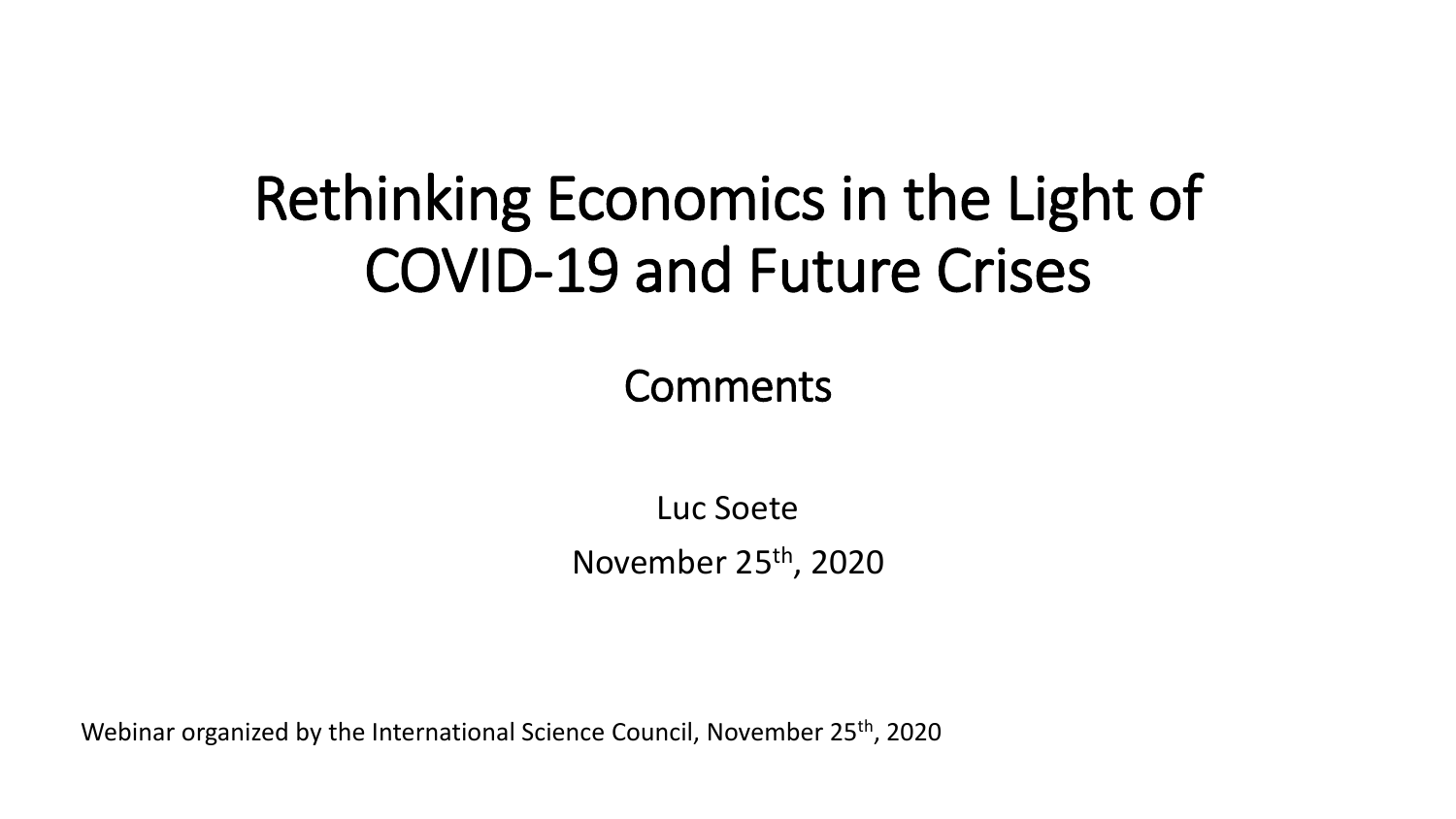# Growth is no longer what it used to be…

- Complementary to Bowles and Carlin's (B&C) invitation to expand the "governmentmarket axis" in economies dominated by incomplete contracts and behavioural dimensions to "non-market social interactions" let me focus here on some of the more macro and dynamic aspects of such broadening of economics.
- B&C raise much more fundamental issues about democracy, ethics, freedom and social norms than just providing a framework for analysing COVID-19 or climate change which I will not address here.
- I rather focus on the COVID-19 pandemic and by extension other "future crises" as in the title of this webinar.
- The COVID-19 pandemic has directly challenged traditional economic policy focus on "growth" ("*it's the economy stupid!*") with what could be called: "*it's well***being stupid!**" including now health but so much more than GDP or national income.
- Climate change challenged this 1992 Clinton slogan first; COVID sends it into history…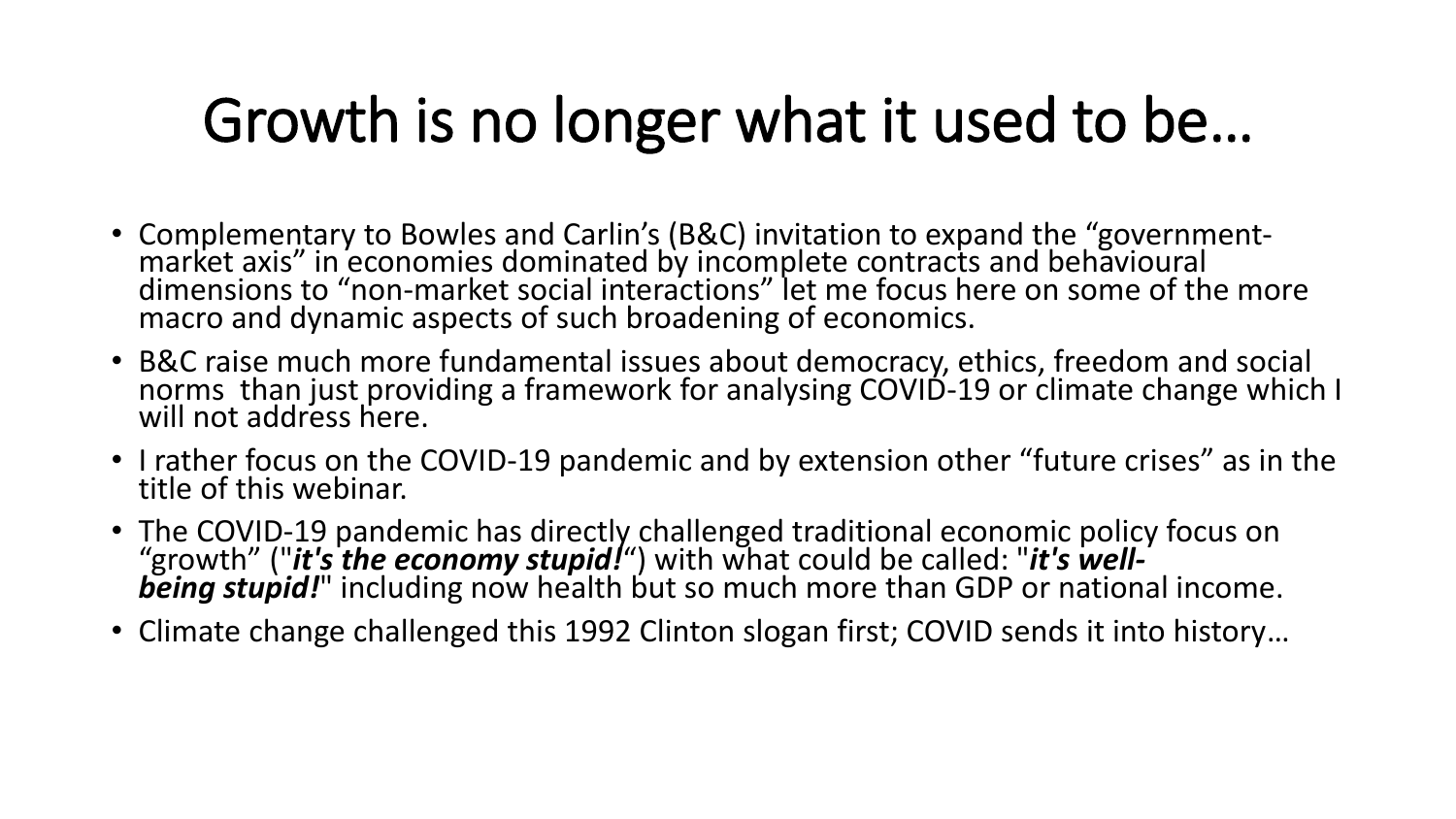# Shifting policy priorities



Angela Weiss/AFP via Getty Image,<https://www.marketplace.org/shows/marketplace/its-covid-19-stupid/>

<https://www.instagram.com/p/BtWYyfOhoPe/>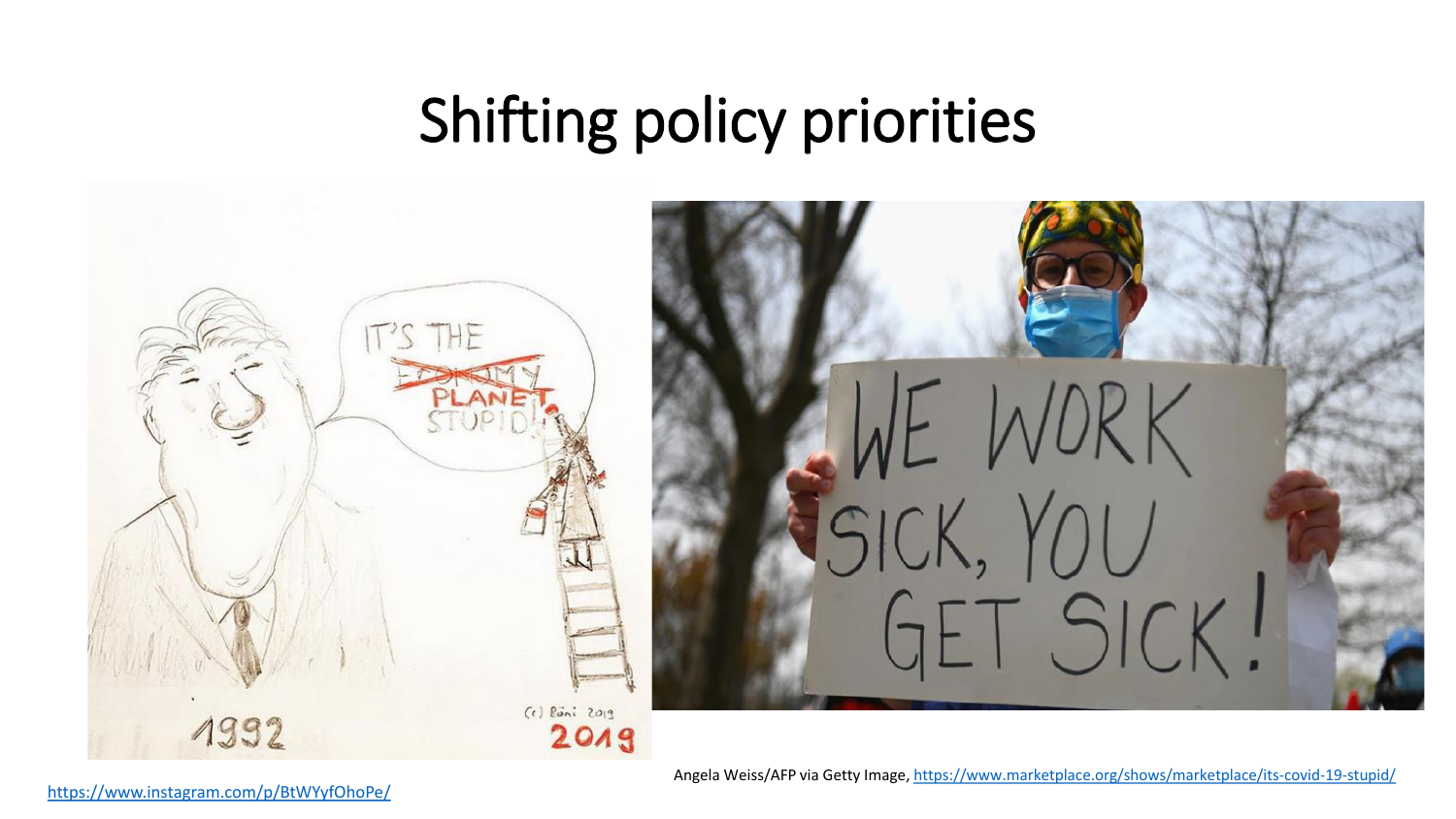# Expanding vs shrinking capitalism

- In B&C's terms, emphasis on "growth" allowed policy makers to escape the "government-market axis" trade-off and avoid discussions on (re-)distribution. It's easier to distribute the economic cake of wealth when it grows. Future generations could be assumed to be much better of in terms of QALE, better living conditions, new scientific discoveries, improved technologies and as a result higher productivity and income.
- The climate crisis and COVID-19 pandemic have directly questioned this belief. One has woken up to the intrinsic limits of a continuously expanding capitalism – the opposite of Bowles and Carlin's "Shrinking Capitalism" as relevant economic paradigm - accumulating indefinitely thanks to its inbuilt tendency to continuously expand supply and demand for new material wants.
- This holds not just at the macro-level; but also at the firm level as argued elsewhere (Soete, 2019): innovation as "*destructive creation*" instead of Schumpeter's "creative destruction": innovation destroying the usage value of the existing stock of goods inducing consumers to repeat their purchase. "*The power to "wreck" the value of old versions of a product ends up serving restoring profits.*" (Emilio Calvano, 2007)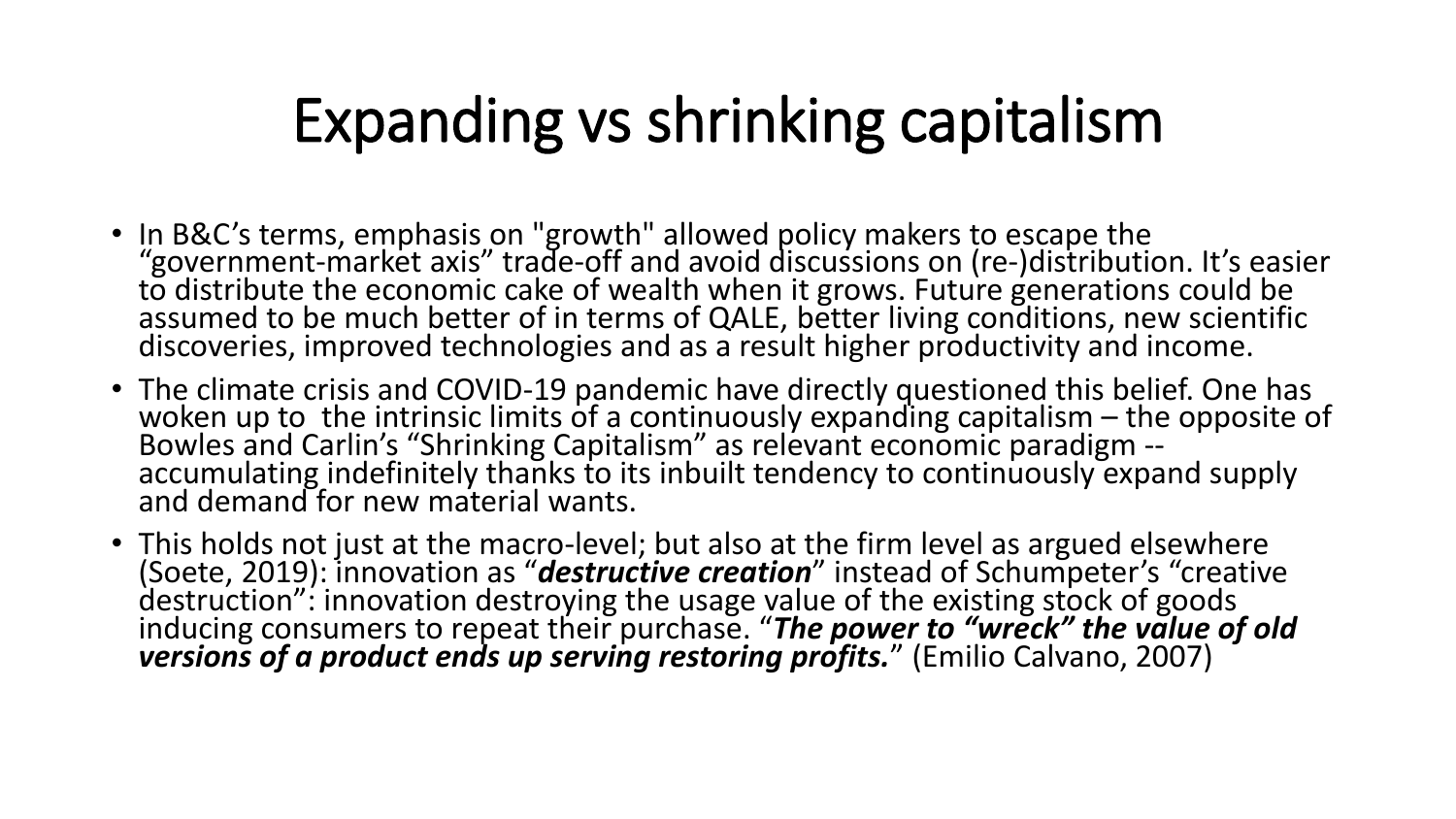# COVID's "creative destruction" impact

- In the slipstream of COVID-19, one observes today a blossoming of "second-hand" markets, of "circular economy" initiatives.
- But also Schumpeterian "creative destruction" processes of organisational changes following lockdown, and likely to stay:
	- The reduction in commuting with "online work" taking-off shifting radically the "work place". In B&C's terms while pay might now become more closely linked contractually to output, "the power in the principal-agent relationship" will be very different. It will become based on social norms and ethics.
	- Growth in delivery of all sort of goods and services including restaurant food as in the case of dark kitchens, likely to destroy existing retail and catering firms.
	- Knowledge and human capital mobility becoming primarily digital with conferences and seminars becoming fully online and virtual, and the efficiency gains becoming gradually visible in terms of time savings.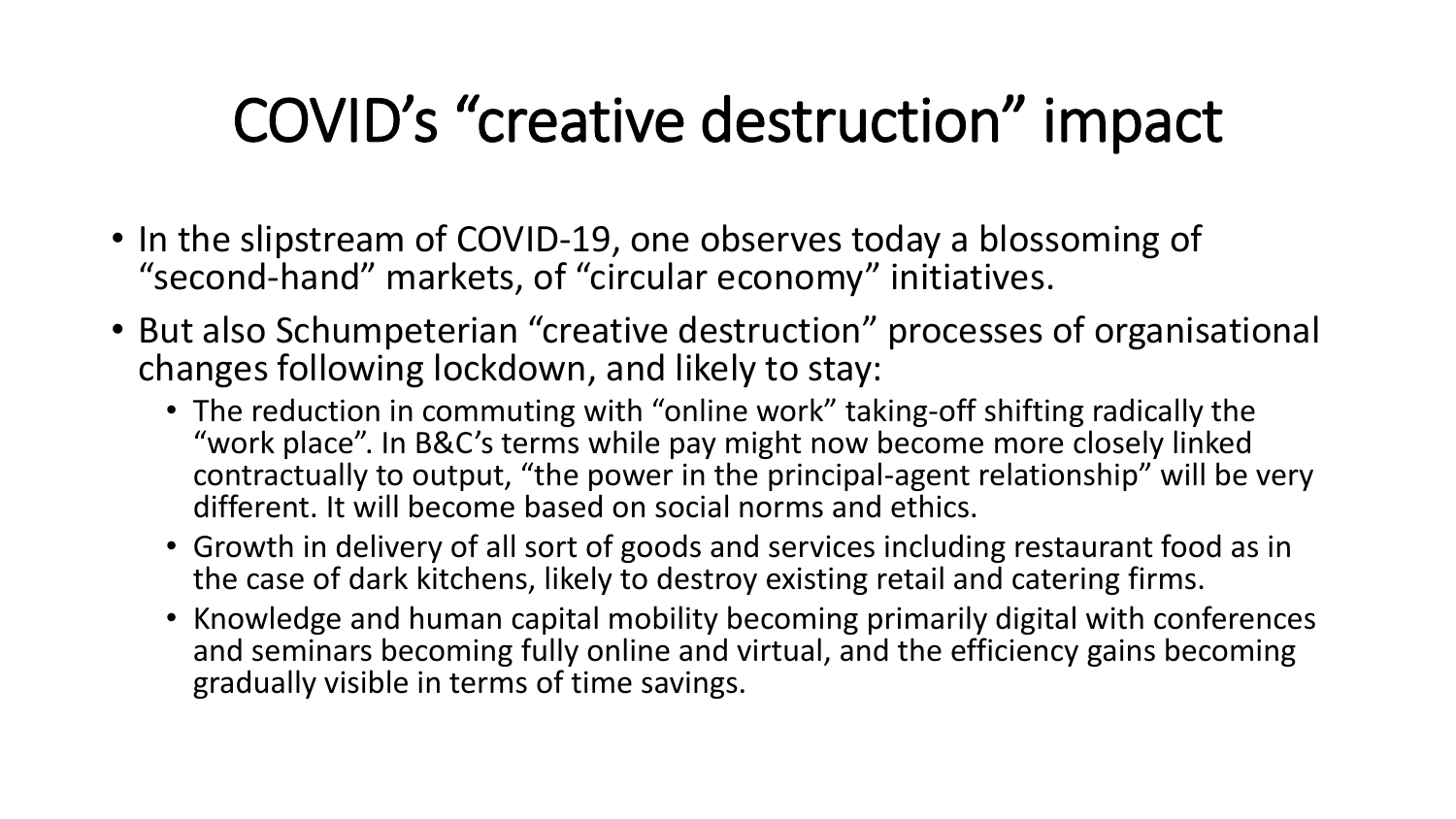## The state and the region

- I side though on the FT line that the forgotten role of the state in infrastructure investment, health care, public research funding (including Mazzucato's missions), education is likely to increase under COVID and future crises.
- What COVID pandemic is not, is that 'we are all in this together'. More than just redistribution issues, new forms of universal income benefit, of improving job security and recognizing much more the value and dependency on "essential" physical presence jobs as in the current COVID pandemic will become core policy issues .
- The more so as these new "essential" jobs are very different from what was traditionally considered from a human capital perspective as being essential.
- So in the end, I tend to agree with B&C that global crises are likely to increase the value of local activities and hence the importance of local civil society.